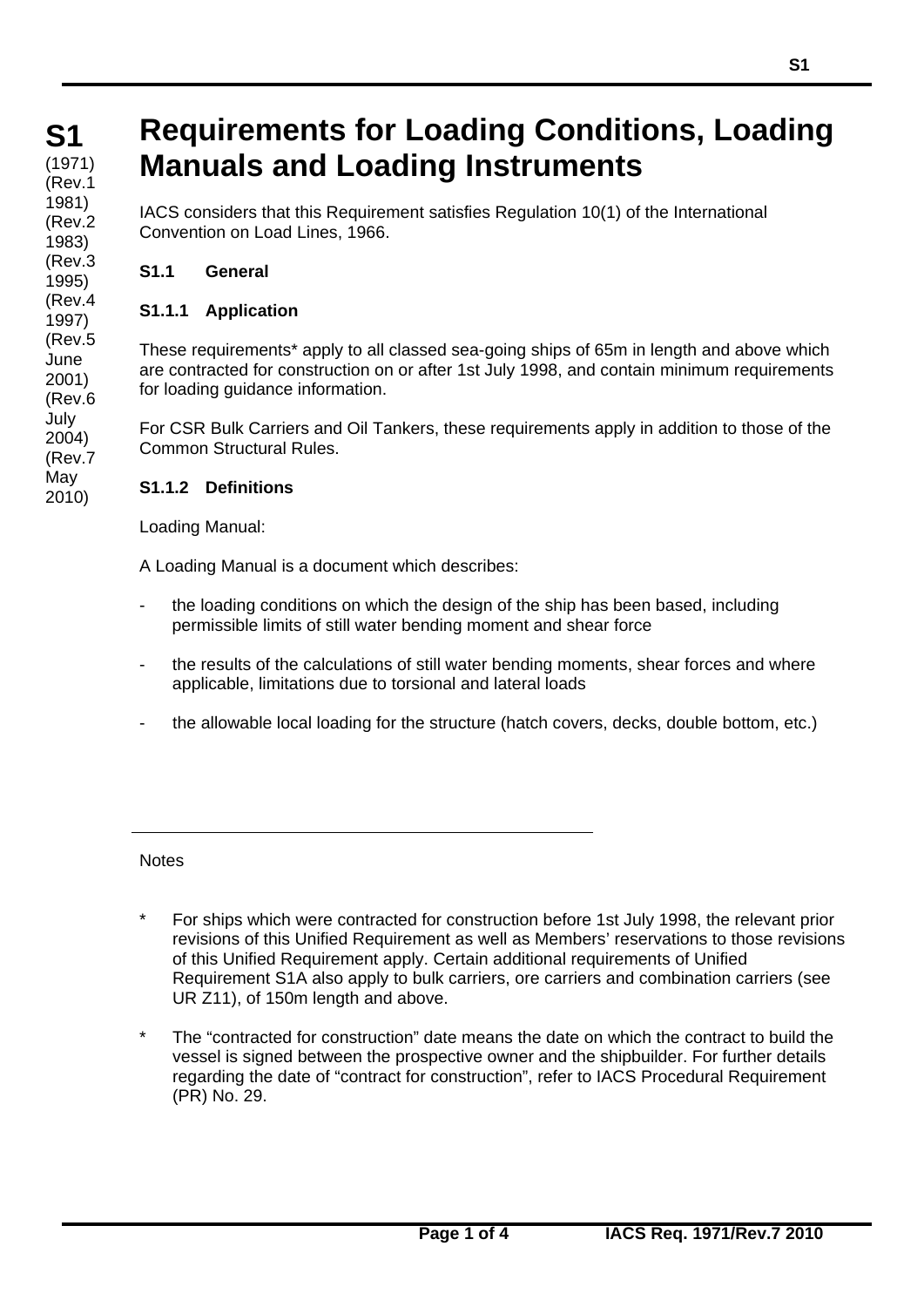Loading Instrument

**S1** 

**(cont)** A loading instrument is an instrument, which is either analogue or digital, by means of which it can be easily and quickly ascertained that, at specified read-out points, the still water bending moments, shear forces, and the still water torsional moments and lateral loads, where applicable, in any load or ballast condition will not exceed the specified permissible values.

An operational manual is always to be provided for the loading instrument.

Single point loading instruments are not acceptable.

#### Category I Ships

- Ships with large deck openings where combined stresses due to vertical and horizontal hull girder bending and torsional and lateral loads have to be considered;
- Ships liable to carry non-homogeneous loadings, where the cargo and/or ballast may be unevenly distributed. Ships less than 120 metres in length, when their design takes into account uneven distribution of cargo or ballast, belong to Category II;
- Chemical tankers and gas carriers.

#### Category II Ships

• Ships with arrangement giving small possibilities for variation in the distribution of cargo and ballast, and ships on regular and fixed trading pattern where the Loading Manual gives sufficient guidance, and in addition the exception given under Category I.

### **S1.1.3 Annual and Special Survey**

At each Annual and Special Survey, it is to be checked that the approved loading guidance information is available on board.

The loading instrument is to be checked for accuracy at regular intervals by the ship's Master by applying test loading conditions.

At each Special Survey this checking is to be done in the presence of the Surveyor.

### **S1.2 Loading Conditions, Loading Manuals and Loading Instruments**

#### **S1.2.1 General**

 $\overline{a}$ 

An approved loading manual is to be supplied for all ships except those of Category II with length less than 90m in which the deadweight does not exceed 30% of the displacement at the summer loadline draft.

In addition, an approved loading instrument is to be supplied for all ships of Category I of 100m in length and above.

#### **S1.2.2 Conditions of Approval of Loading Manuals**

The approved Loading Manual is to be based on the final data of the ship. The Manual is to include the design loading and ballast conditions upon which the approval of the hull scantlings is based.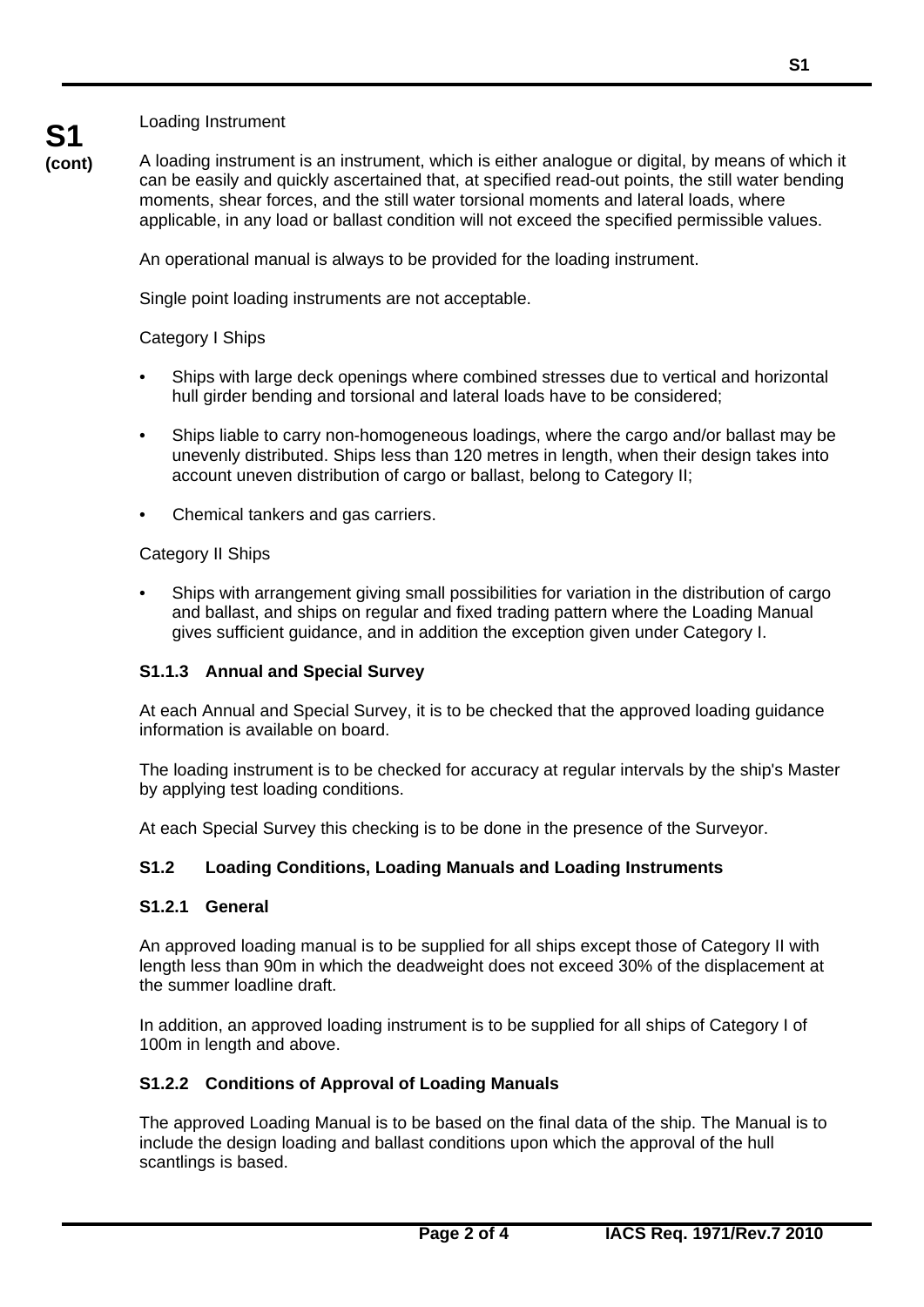Annex 1 contains, as guidance only, a list of the loading conditions which normally should be included in the Loading Manual.

In case of modifications resulting in changes to the main data of the ship, a new approved Loading Manual is to be issued.

The Loading Manual must be prepared in a language understood by the users. If this language is not English, a translation into English is to be included.

## **S1.2.3 Condition of Approval of Loading Instruments**

The loading instrument is subject to approval, which is to include:

- verification of type approval, if any

**S1 (cont)**

 $\overline{a}$ 

- verification that the final data of the ship has been used
- acceptance of number and position of read-out points
- acceptance of relevant limits for all read-out points
- checking of proper installation and operation of the instrument on board, in accordance with agreed test conditions, and that a copy of the operation manual is available.

Recommendations on the approval of Loading instruments are given in the IACS document "Recommendations on loading instruments".

In case of modifications implying changes in the main data of the ship, the loading instrument is to be modified accordingly and approved.

The operation manual and the instrument output must be prepared in a language understood by the users. If this language is not English, a translation into English is to be included.

The operation of the loading instrument is to be verified upon installation. It is to be checked that the agreed test conditions and the operation manual for the instrument is available on board.